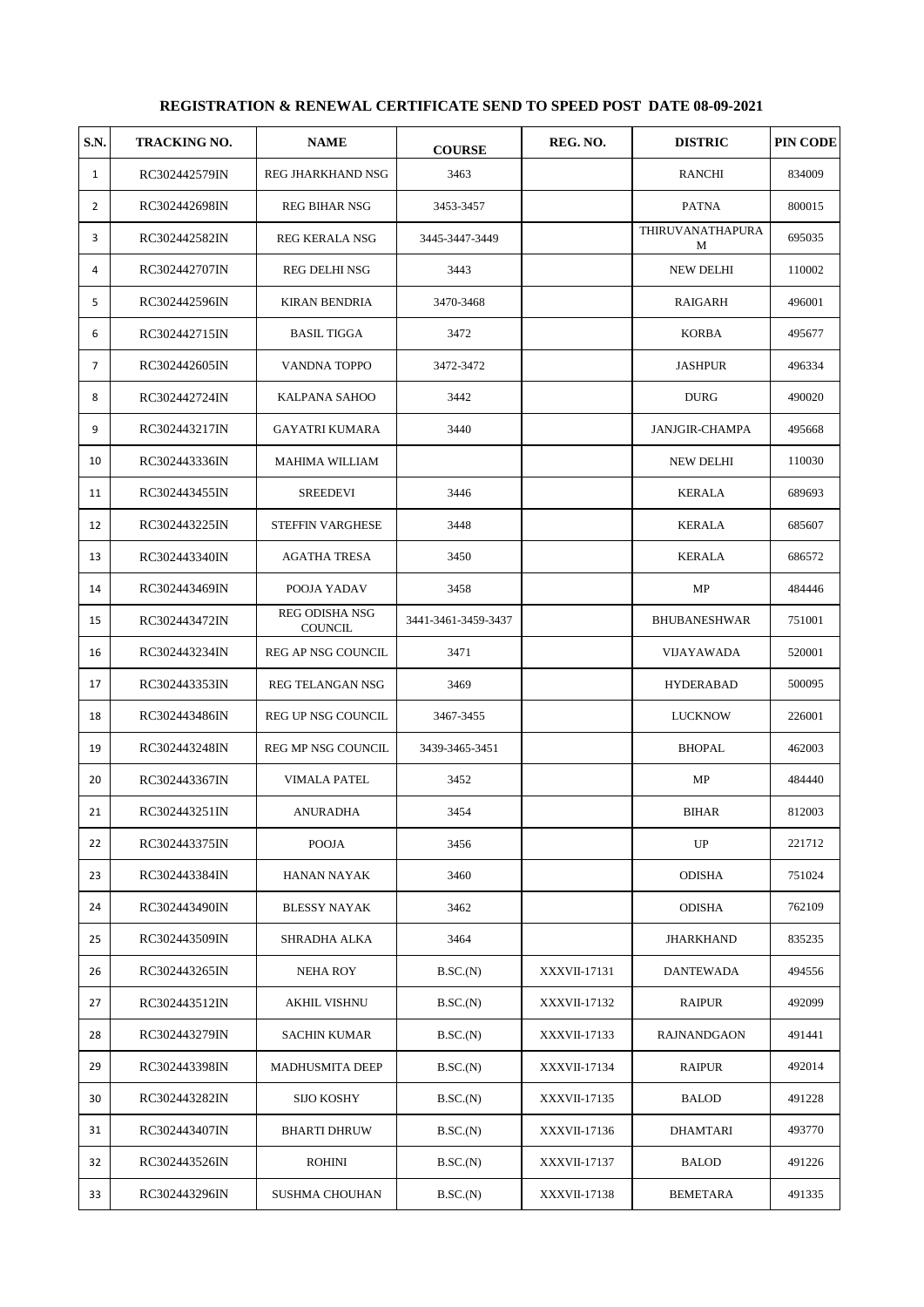| 34 | RC302443415IN | ROSHAN BHUARYA          | B.SC.(N) | XXXVII-17139        | <b>KANKER</b>                    | 494635 |
|----|---------------|-------------------------|----------|---------------------|----------------------------------|--------|
| 35 | RC302443530IN | <b>DAMINI</b>           | B.SC.(N) | <b>XXXVII-17140</b> | <b>BASTAR</b>                    | 494010 |
| 36 | RC302443305IN | PRIYA SAHU              | B.SC.(N) | XXXVII-17141        | GAURELA-PENDRA<br><b>MARWAHI</b> | 495119 |
| 37 | RC302443424IN | DEEPENDRA NETAM         | B.SC.(N) | XXXVII-17143        | <b>KONDAGON</b>                  | 494228 |
| 38 | RC302443543IN | <b>VINITA</b>           | B.SC.(N) | XXXVII-17144        | <b>SURAJPUR</b>                  | 497226 |
| 39 | RC302443319IN | ARTI KUJUR              | B.SC.(N) | XXXVII-17145        | <b>KORIYA</b>                    | 497331 |
| 40 | RC302443438IN | <b>BHAVNA SAHU</b>      | B.SC.(N) | XXXVII-17146        | DHAMTARI                         | 493773 |
| 41 | RC302443557IN | RENUKA KUJUR            | B.SC.(N) | XXXVII-17147        | <b>SURAJPUR</b>                  | 497235 |
| 42 | RC302443322IN | UMESH KUMAR             | B.SC.(N) | <b>XXXVII-17148</b> | <b>DHAMTARI</b>                  | 493770 |
| 43 | RC302443441IN | PRATIBHA KIRAN          | B.SC.(N) | XXXVII-17149        | <b>KORBA</b>                     | 495677 |
| 44 | RC302443565IN | SNEHA MISHRA            | B.SC.(N) | XXXVII-17150        | <b>KORIYA</b>                    | 497331 |
| 45 | RC302443818IN | <b>JAYA PATEL</b>       | B.SC.(N) | XXXVII-17151        | RAIGARH                          | 496001 |
| 46 | RC302443693IN | PRIYANKA SIDAR          | B.SC.(N) | XXXVII-17152        | RAIGARH                          | 496554 |
| 47 | RC302443574IN | PRIYANKA PATEL          | B.SC.(N) | XXXVII-17153        | <b>BILASPUR</b>                  | 495559 |
| 48 | RC302443588IN | SANGEETA                | B.SC.(N) | XXXVII-17154        | <b>KORIYA</b>                    | 497331 |
| 49 | RC302443702IN | DALEE DEWANGAN          | B.SC.(N) | XXXVII-17155        | <b>BALOD</b>                     | 491227 |
| 50 | RC302443821IN | ATUL CHANDRAKAR         | B.SC.(N) | XXXVII-17156        | <b>DURG</b>                      | 491001 |
| 51 | RC302443835IN | WAMINI                  | B.SC.(N) | XXXVII-17157        | <b>GARIYABAND</b>                | 493992 |
| 52 | RC302443591IN | <b>SEEMA LAHRE</b>      | B.SC.(N) | <b>XXXVII-17158</b> | <b>JANJGIR-CHAMPA</b>            | 495668 |
| 53 | RC302443716IN | SUJATA SINGH AYAM       | B.SC.(N) | XXXVII-17159        | <b>KORIYA</b>                    | 497335 |
| 54 | RC302443605IN | <b>BABITA KHUTEL</b>    | B.SC.(N) | XXXVII-17160        | <b>DURG</b>                      | 491001 |
| 55 | RC302443720IN | <b>SANTOSHI RATHORE</b> | B.SC.(N) | XXXVII-17161        | <b>KORBA</b>                     | 495450 |
| 56 | RC302443849IN | <b>CHUNESHWARI</b>      | B.SC.(N) | XXXVII-17162        | MAHASAMUND                       | 493551 |
| 57 | RC302443852IN | ASTHA KAUSHIK           | B.SC.(N) | XXXVII-17163        | <b>DHAMDHA</b>                   | 491001 |
| 58 | RC302443614IN | <b>JHARANA THAKUR</b>   | B.SC.(N) | XXXVII-17164        | <b>BALOD</b>                     | 491227 |
| 59 | RC302443733IN | NEHA TIGGA              | B.SC.(N) | XXXVII-17165        | <b>GURGAON</b>                   | 122103 |
| 60 | RC302443628IN | NEETHA SARA JOHN        | B.SC.(N) | XXXVII-17166        | <b>DURG</b>                      | 491001 |
| 61 | RC302443747IN | <b>GEETA</b>            | B.SC.(N) | XXXVII-17167        | KONDAGON                         | 494228 |
| 62 | RC302443866IN | PRIYANKA SAHU           | B.SC.(N) | XXXVII-17168        | <b>RAJNANDGAON</b>               | 491441 |
| 63 | RC302443631IN | ANJANA BECK             | B.SC.(N) | XXXVII-17169        | <b>BILASPUR</b>                  | 495001 |
| 64 | RC302443755IN | <b>CHANDRIKA BAGHEL</b> | B.SC.(N) | XXXVII-17170        | <b>BASTAR</b>                    | 494001 |
| 65 | RC302443870IN | <b>DAMINI GOTI</b>      | B.SC.(N) | XXXVII-17171        | <b>KANKER</b>                    | 494337 |
| 66 | RC302443645IN | KAMNA SAO               | B.SC.(N) | XXXVII-17172        | RAIGARH                          | 496100 |
| 67 | RC302443764IN | SABITA                  | B.SC.(N) | XXXVII-17173        | <b>KORBA</b>                     | 495677 |
| 68 | RC302443883IN | ANSHUPRIYA<br>KERKETTA  | B.SC.(N) | XXXVII-17174        | SURGUJA                          | 497101 |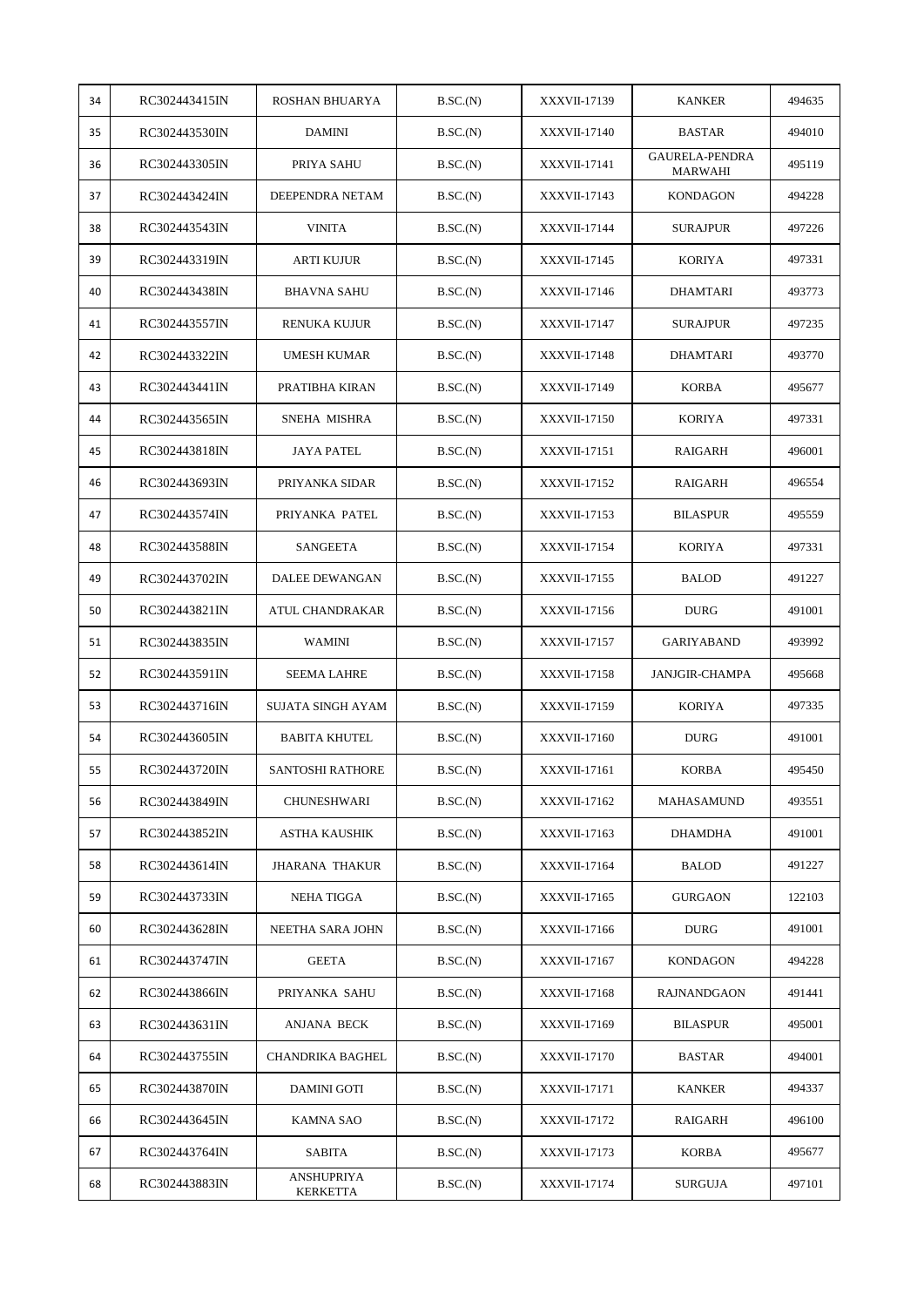| 69  | RC302443659IN | MADHURIMA KISPOTTA      | B.SC.(N)                               | XXXVII-17175        | <b>JASHPUR</b>        | 496338 |
|-----|---------------|-------------------------|----------------------------------------|---------------------|-----------------------|--------|
| 70  | RC302443778IN | <b>DIKSHA RATHORE</b>   | B.SC.(N)                               | <b>XXXVII-17176</b> | <b>JANJGIR-CHAMPA</b> | 495668 |
| 71  | RC302443897IN | PRATIKSHA NATH          | B.SC.(N)                               | XXXVII-17177        | <b>KORBA</b>          | 495452 |
| 72  | RC302443662IN | <b>ANCHAL PATEL</b>     | B.SC.(N)                               | XXXVII-17178        | <b>BASTAR</b>         | 494223 |
| 73  | RC302443781IN | <b>NILAM</b>            | B.SC.(N)                               | XXXVII-17179        | <b>RAIPUR</b>         | 493441 |
| 74  | RC302443906IN | <b>INDRANI EKKA</b>     | B.SC.(N)                               | <b>XXXVII-17180</b> | <b>BILASPUR</b>       | 495001 |
| 75  | RC302443676IN | NANDINI BANJARE         | B.SC.(N)                               | XXXVII-17181        | RAIGARH               | 496001 |
| 76  | RC302443795IN | <b>SUNITA</b>           | B.SC.(N)                               | XXXVII-17182        | KABIRDHAM             | 491559 |
| 77  | RC302443910IN | <b>DIVYARANI</b>        | B.SC.(N)                               | <b>XXXVII-17183</b> | <b>KANKER</b>         | 494665 |
| 78  | RC302443680IN | AMRIT LAKRA             | B.SC.(N)                               | <b>XXXVII-17184</b> | <b>DURG</b>           | 490023 |
| 79  | RC302443804IN | <b>MANISHA BARAIK</b>   | B.SC.(N)                               | <b>XXXVII-17185</b> | <b>JASHPUR</b>        | 496338 |
| 80  | RC302443923IN | POOJA SIDAR             | B.SC.(N)                               | XXXVII-17186        | <b>JASHPUR</b>        | 496118 |
| 81  | RC302444172IN | <b>SONAM PAL</b>        | B.SC.(N)                               | <b>XXXVII-17187</b> | <b>DURG</b>           | 491111 |
| 82  | RC302444186IN | <b>MANSI BHADOURIYA</b> | B.SC.(N)                               | <b>XXXVII-17188</b> | SUKMA                 | 494111 |
| 83  | RC302444190IN | NIKITA DAS              | B.SC.(N)                               | XXXVII-17189        | <b>RAIPUR</b>         | 492001 |
| 84  | RC302444053IN | KHILESH KUMAR PATEL     | B.SC.(N)                               | <b>XXXVII-17190</b> | <b>RAJNANDGAON</b>    | 491558 |
| 85  | RC302443937IN | <b>SANTOSHEE</b>        | B.SC.(N)                               | XXXVII-17191        | <b>DURG</b>           | 490036 |
| 86  | RC302443945IN | ANURADHA BHAGAT         | B.SC.(N)                               | XXXVII-17192        | RAIGARH               | 496665 |
| 87  | RC302444067IN | ANGEL SAMUEL            | B.SC.(N)                               | XXXVII-17194        | <b>RAIPUR</b>         | 492001 |
| 88  | RC302443954IN | <b>BHAWNA LAHRE</b>     | B.SC.(N)                               | XXXVII-17195        | KORBA                 | 495684 |
| 89  | RC302444075IN | <b>DIKSHA</b>           | B.SC.(N)                               | XXXVII-17196        | <b>BHILAI</b>         | 490023 |
| 90  | RC302443968IN | <b>RENUKA SAHU</b>      | B.SC.(N)                               | <b>XXXVII-17197</b> | <b>DURG</b>           | 490020 |
| 91  | RC302444084IN | SARITA                  | B.SC.(N)                               | <b>XXXVII-17198</b> | <b>NARAYANPUR</b>     | 494661 |
| 92  | RC302444209IN | ANJANA DUGGA            | B.SC.(N) CORRE.                        | XXXVI-16889         | <b>KANKER</b>         | 494665 |
| 93  | RC302443971IN | NEETU RANI XALXO        | B.SC.(N) CORRE.                        | XXXVII-17123        | RAIGARH               | 496001 |
| 94  | RC302444098IN | <b>SHEETAL KUJUR</b>    | B.SC.(N) CORRE.                        | <b>XXXIII-15228</b> | <b>JASHPUR</b>        | 496331 |
| 95  | RC302444212IN | ANU SINGH               | B.SC.(N) CORRE.                        | IX-5599             | <b>RAIPUR</b>         | 492099 |
| 96  | RC302443985IN | NIDHI DHRUW             | G.N.M.CORRE.                           | XXV-12593           | <b>GARIYABAND</b>     | 493996 |
| 97  | RC302444107IN | SMT. MANORAMA DEVI      | G.N.M.CORRE.                           | XIII-7572           | <b>SURAJPUR</b>       | 497235 |
| 98  | RC302444226IN | PRIYANKA                | <b>GNM REG. WITH</b><br><b>DIPLOMA</b> | XXVIII-13546        | DHAMTARI              | 493773 |
| 99  | RC302444230IN | ANISH QURESHI           | <b>GNM</b>                             | XXVIII-13547        | <b>BILASPUR</b>       | 495330 |
| 100 | RC302443999IN | ABHISEK KUMAR PAL       | <b>GNM</b>                             | XXVIII-13548        | <b>ODISHA</b>         | 766107 |
| 101 | RC302444115IN | KHILESHWARI             | <b>GNM</b>                             | XXVIII-13549        | <b>BALOD</b>          | 491227 |
| 102 | RC302444005IN | VANDNA LAKRA            | <b>GNM</b>                             | XXXVIII-13550       | <b>JASHPUR</b>        |        |
| 103 | RC302444124IN | <b>JYOTI KISKU</b>      | <b>GNM</b>                             | XXVIII-13551        | <b>RAIPUR</b>         |        |
|     |               |                         |                                        |                     |                       |        |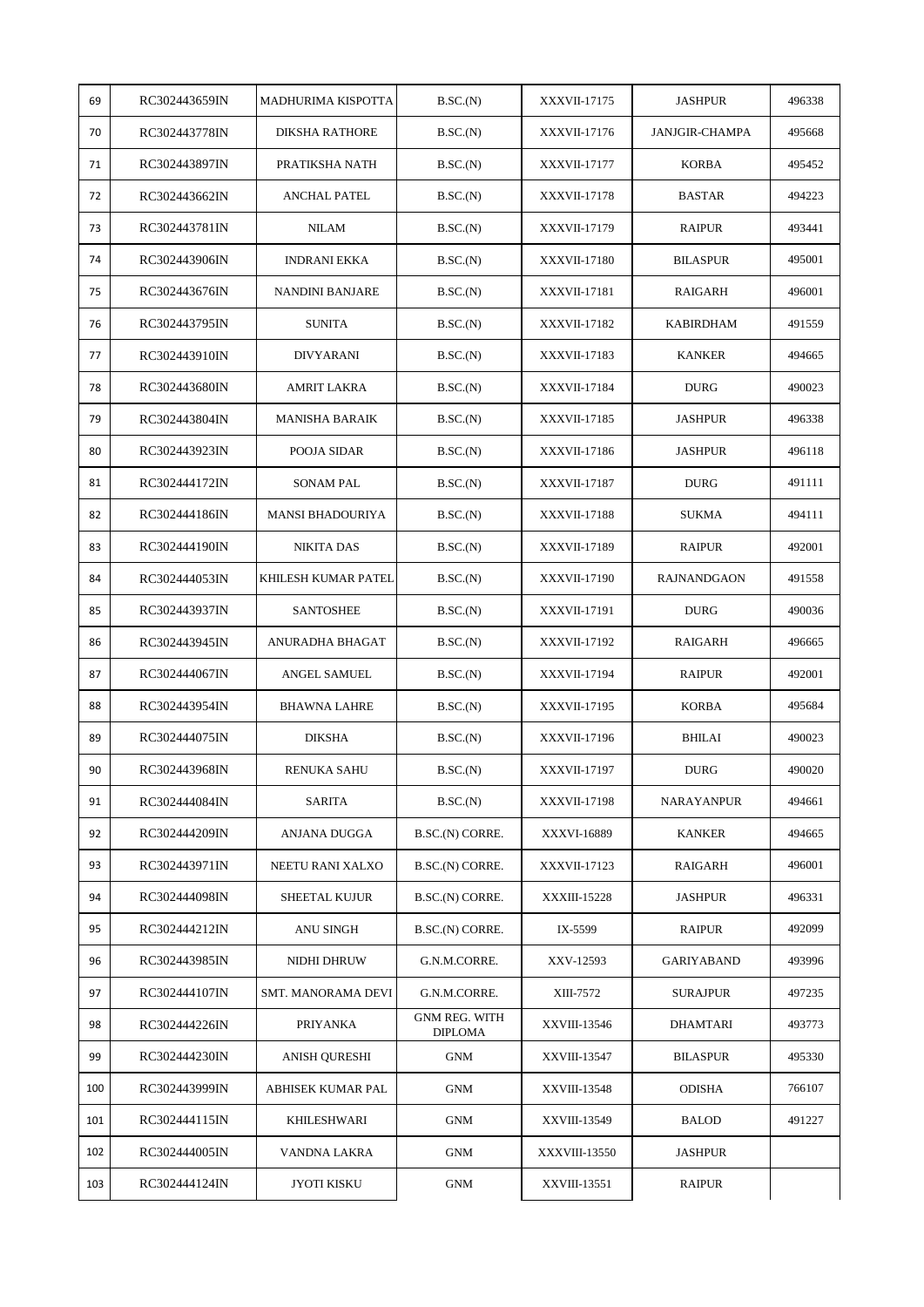| 104 |               | RAMAJI VIJAYA           |                                        | XXVIII-13552        |                       | 492099 |
|-----|---------------|-------------------------|----------------------------------------|---------------------|-----------------------|--------|
| 105 |               | ULAPI NAND,             |                                        | XXVIII-13553        |                       |        |
| 106 | RC302444243IN | RIBEKA MATHUR           | <b>GNM</b>                             | XXVIII-13554        | <b>MUNGELI</b>        | 495330 |
| 107 | RC302444019IN | ANNPURNA YADAV          | <b>GNM</b>                             | XXVIII-13555        | <b>RAJNANDGAON</b>    | 491441 |
| 108 | RC302444138IN | ARTI SONI               | <b>GNM</b>                             | XXVIII-13556        | <b>SURGUJA</b>        | 497101 |
| 109 | RC302444022IN | <b>ANIMA BECK</b>       | <b>GNM</b>                             | <b>XXVIII-13557</b> | <b>JASHPUR</b>        | 496334 |
| 110 | RC302444036IN | SHANTI KUJUR            | <b>GNM</b>                             | XXVIII-13558        | RAIPUR                | 492001 |
| 111 | RC302444040IN | MINAKSHI                | <b>GNM</b>                             | XXVIII-13559        | <b>RAIPUR</b>         | 492001 |
| 112 | RC302444141IN | KABITA KUMAR            | GNM                                    | XXVIII-13560        | <b>RAIPUR</b>         | 492001 |
| 113 | RC302444155IN | <b>NIRMALA SAHU</b>     | <b>GNM</b>                             | XXVIII-13561        | <b>RAIPUR</b>         | 492001 |
| 114 | RC302444169IN | CHIRAG BARIK            | GNM                                    | XXVIII-13562        | <b>KORBA</b>          | 495677 |
| 115 | RC302444257IN | NEETI RANI LAKRA        | <b>GNM</b>                             | XXVIII-13563        | <b>KORBA</b>          | 495445 |
| 116 | RC302444265IN | <b>SOSAN TOPPO</b>      | <b>GNM</b>                             | XXVIII-13564        | <b>KORBA</b>          | 495445 |
| 117 | RC302444274IN | <b>KEROLINE BHENGRA</b> | <b>GNM</b>                             | XXVIII-13565        | <b>JANJGIR-CHAMPA</b> | 495671 |
| 118 | RC302444288IN | <b>OMPRAKASH BAGH</b>   | <b>GNM</b>                             | XXVIII-13566        | MAHASAMUND            | 493554 |
| 119 | RC302444535IN | PRATIKSHA TANDI         | <b>GNM</b>                             | XXVIII-13567        | NUAPADA. ODISHA       | 766107 |
| 120 | RC302444291IN | <b>MANISHA XALXO</b>    | <b>GNM REG. WITH</b><br><b>DIPLOMA</b> | XXVIII-13568        | RAIGARH               | 496001 |
| 121 | RC302444416IN | ANUPA KUJUR             | <b>GNM</b>                             | XXVIII-13569        | <b>BILASPUR</b>       |        |
| 122 | RC302444305IN | <b>PUNAM</b>            | <b>GNM REG. WITH</b><br><b>DIPLOMA</b> | XXVIII-13570        | RAIGARH               | 496001 |
| 123 | RC302444420IN | SABINA KHATUN           | <b>GNM REG. WITH</b><br><b>DIPLOMA</b> | XXVIII-13571        | <b>DURG</b>           | 490020 |
| 124 | RC302444549IN | MUQTAQ KHAIRUN          | <b>GNM REG. WITH</b><br>DIPLOMA        | XXVIII-13572        | <b>DURG</b>           | 490020 |
| 125 | RC302444314IN | PRATIKSHA MINJ          | <b>GNM REG. WITH</b><br><b>DIPLOMA</b> | XXVIII-13573        | <b>BILASPUR</b>       | 495001 |
| 126 | RC302444433IN | <b>SEEMA TIRKEY</b>     | <b>GNM REG. WITH</b><br><b>DIPLOMA</b> | XXVIII-13574        | <b>SURGUJA</b>        | 497101 |
| 127 | RC302444552IN | <b>ANJULATA</b>         | <b>GNM REG. WITH</b><br><b>DIPLOMA</b> | XXVIII-13575        | <b>BILASPUR</b>       | 495222 |
| 128 | RC302444328IN | VARSHA CHANDRAKAR       | <b>GNM REG. WITH</b><br>DIPLOMA        | XXVIII-13576        | DHAMTARI              | 493663 |
| 129 | RC302444447IN | AKANSHA SONWANI         | GNM REG. WITH<br><b>DIPLOMA</b>        | XXVIII-13577        | MUNGELI               | 495330 |
| 130 | RC302444566IN | LILESHWARI SAHU         | <b>GNM</b>                             | <b>XXVIII-13578</b> | BACHELI               | 494553 |
| 131 | RC302444570IN | REETA KAR               | <b>GNM REG. WITH</b><br>DIPLOMA        | XXVIII-13579        | RAIPUR                | 492001 |
| 132 | RC302444583IN | LALITA KASHYAP          | <b>GNM</b>                             | XXVIII-13580        | <b>BASTAR</b>         | 494442 |
| 133 | RC302444597IN | ASHISH YADAV            | <b>GNM REG. WITH</b><br><b>DIPLOMA</b> | XXVIII-13581        | KUNKURI               | 496225 |
| 134 | RC302444331IN | SHANTI                  | <b>GNM REG. WITH</b><br><b>DIPLOMA</b> | XXVIII-13582        | <b>BAIKUNTHPUR</b>    | 497331 |
| 135 | RC302444455IN | SUMAN                   | <b>GNM REG. WITH</b><br><b>DIPLOMA</b> | XXVIII-13583        | <b>SURAJPUR</b>       | 497229 |
| 136 | RC302444345IN | <b>RATNEE PATEL</b>     | <b>GNM REG. WITH</b><br><b>DIPLOMA</b> | XXVIII-13584        | KABIRDHAM             | 491995 |
| 137 | RC302444464IN | MANISHA JHARIYA         | <b>GNM REG. WITH</b><br><b>DIPLOMA</b> | XXVIII-13585        | KABIRDHAM             | 491995 |
| 138 | RC302444359IN | RIMJHIM PRASAD          | GNM REG. WITH<br><b>DIPLOMA</b>        | XXVIII-13586        | RAIGARH               | 496001 |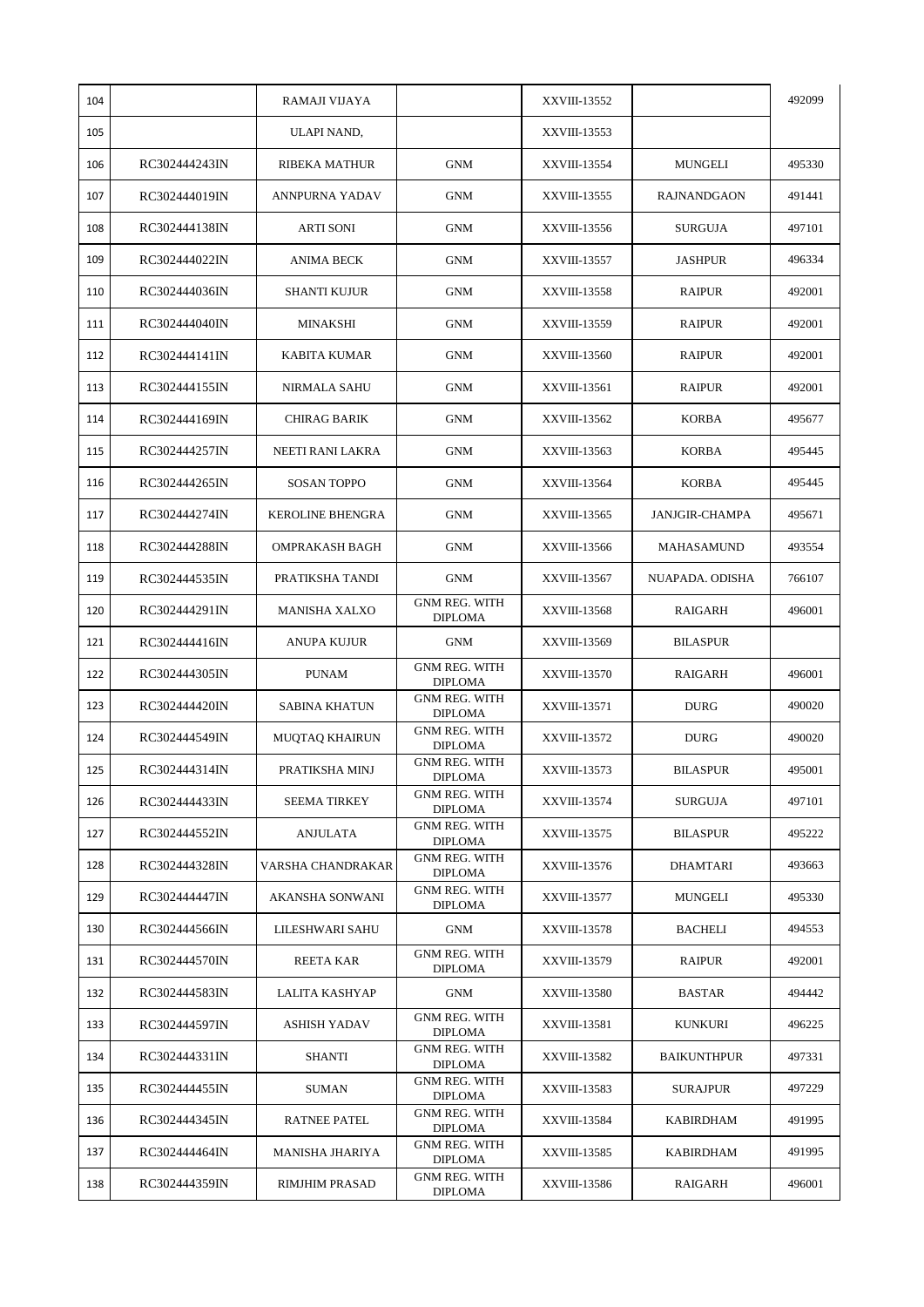| 139 | RC302444478IN | PRATEEK YONATAN                       | <b>GNM</b>                             | XXVIII-13587        | RAJNANDGAON               | 491441 |
|-----|---------------|---------------------------------------|----------------------------------------|---------------------|---------------------------|--------|
| 140 | RC302444362IN | <b>BISHNU SASMAL</b>                  | <b>GNM REG. WITH</b><br><b>DIPLOMA</b> | XXVIII-13588        | <b>KOREA</b>              | 497449 |
| 141 | RC302444481IN | SHIPRA SHIVANI ISSAC                  | <b>GNM</b>                             | XXVIII-13589        | <b>RAJNANDGAON</b>        | 491441 |
| 142 | RC302444606IN | PINKI PHULLAR                         | <b>GNM</b>                             | XXVIII-13590        | <b>JANJGIR-CHAMPA</b>     | 495557 |
| 143 | RC302444376IN | SUSANNA KUJU                          | <b>GNM REG. WITH</b><br><b>DIPLOMA</b> | XXVIII-13591        | RAIGARH                   | 496118 |
| 144 | RC302444495IN | PRATIMA KINDO                         | <b>GNM</b>                             | XXVIII-13592        | <b>JASHPUR</b>            | 496334 |
| 145 | RC302444610IN | MILKA KUJUR                           | <b>GNM</b>                             | XXVIII-13593        | <b>JASHPUR</b>            | 496331 |
| 146 | RC302444380IN | <b>MANISHA TIRKEY</b>                 | <b>GNM</b>                             | XXVIII-13594        | <b>JASHPUR</b>            | 496227 |
| 147 | RC302444504IN | ANSHUMALA TOPPO                       | <b>GNM</b>                             | XXVIII-13595        | <b>JASHPUR</b>            | 496224 |
| 148 | RC302444623IN | <b>SAVITA KERKETTA</b>                | <b>GNM</b>                             | XXVIII-13596        | <b>JASHPUR</b>            | 496224 |
| 149 | RC302444393IN | <b>HEENA</b>                          | <b>GNM</b>                             | XXVIII-13597        | <b>DANTEWADA</b>          | 494556 |
| 150 | RC302444518IN | <b>SONALI SIRIL</b>                   | <b>GNM</b>                             | <b>XXVIII-13598</b> | <b>JAGDALPUR</b>          | 494001 |
| 151 | RC302444637IN | <b>SINU THOMAS .K</b>                 | <b>GNM</b>                             | XXVIII-13599        | <b>RAIPUR</b>             | 492015 |
| 152 | RC302444402IN | CICILA TOPNO                          | <b>GNM REG. WITH</b><br><b>DIPLOMA</b> | XXVIII-13600        | <b>DURG</b>               | 490023 |
| 153 | RC302444521IN | <b>DEENULATA</b>                      | <b>GNM REG. WITH</b><br><b>DIPLOMA</b> | XXVIII-13601        | <b>JANJGIR-CHAMPA</b>     | 495689 |
| 154 | RC302444645IN | <b>DAMINI</b>                         | <b>GNM REG. WITH</b><br><b>DIPLOMA</b> | XXVIII-13602        | <b>RAJNANDGAON</b>        | 484881 |
| 155 | RC302444654IN | <b>NIKITA</b>                         | <b>GNM</b>                             | XXVIII-13603        | <b>RAIPUR</b>             | 493114 |
| 156 | RC302444773IN | DEEPA BAHERA                          | <b>GNM REG. WITH</b><br><b>DIPLOMA</b> | XXVIII-13604        | RAIPUR                    | 492001 |
| 157 | RC302444892IN | AKANSHA MASIH                         | <b>GNM</b>                             | XXVIII-13605        | <b>BALODA BAZAR</b>       | 493101 |
| 158 | RC302444668IN | <b>SUNITA MANIKPURI</b>               | ANM REG. WITH<br><b>DIPLOMA</b>        | XXXIII-18466        | <b>BEMETARA</b>           | 491335 |
| 159 | RC302444787IN | <b>MONICA BARA</b>                    | ANM REG. WITH<br><b>DIPLOMA</b>        | <b>XXXIII-18467</b> | <b>JASHPUR</b>            | 496331 |
| 160 | RC302444901IN | USHA KUSHWAHA                         | ANM REG. WITH<br><b>DIPLOMA</b>        | XXXIII-18468        | <b>SURAJPUR</b>           | 497235 |
| 161 | RC302444671IN | JAMUNA SAHU                           | ANM                                    | XXXIII-18469        | RAIGARH                   | 496445 |
| 162 | RC302444795IN | MADHUSMITA SAHOO                      | ANM                                    | XXXIII-18470        | <b>DURG</b>               | 491107 |
| 163 | RC302444915IN | NIRALI TOPPO                          | ANM                                    | XXXIII-18471        | <b>JASHPUR</b>            | 496338 |
| 164 | RC302444929IN | PRATIVA MISHRA                        | G.N.M.CORRE.                           | XXVII-13201         | GARIYABAND                | 493885 |
| 165 | RC302444685IN | VINITA MICKLE                         | <b>GNM</b>                             | XIX-9965            | <b>DURG</b>               | 491001 |
| 166 | RC302444800IN | TANUJA DAS                            | P.B.B.SC.                              | II-1147             | <b>DANTEWADA</b>          | 494556 |
| 167 | RC302444932IN | <b>GEETA JAISWAL</b>                  | P.B.B.SC.                              | II-1148             | GAURELA-PENDRA<br>MARWAHI | 495119 |
| 168 | RC302444699IN | PEEYOSH                               | P.B.B.SC.                              | II-1149             | <b>BALODA BAZAR</b>       | 493101 |
| 169 | RC302444813IN | JYOTI                                 | P.B.B.SC.                              | $II-1150$           | <b>BEMETARA</b>           | 491340 |
| 170 | RC302444708IN | <b>GIRIJA SAHU</b>                    | P.B.B.SC.                              | II-1151             | <b>DHAMTARI</b>           | 493663 |
| 171 | RC302444827IN | <b>SANDEEP KUMAR</b><br><b>GIDEON</b> | P.B.B.SC.                              | $II-1152$           | RAIPUR                    | 493114 |
| 172 | RC302444946IN | NITU ANJNA TOPPO                      | P.B.B.SC.                              | $II-1153$           | <b>GUMLA (JHARKHAND)</b>  | 835206 |
| 173 | RC302444950IN | <b>SINU THOMAS .K</b>                 | P.B.B.SC.                              | II-1154             | RAIPUR                    | 492015 |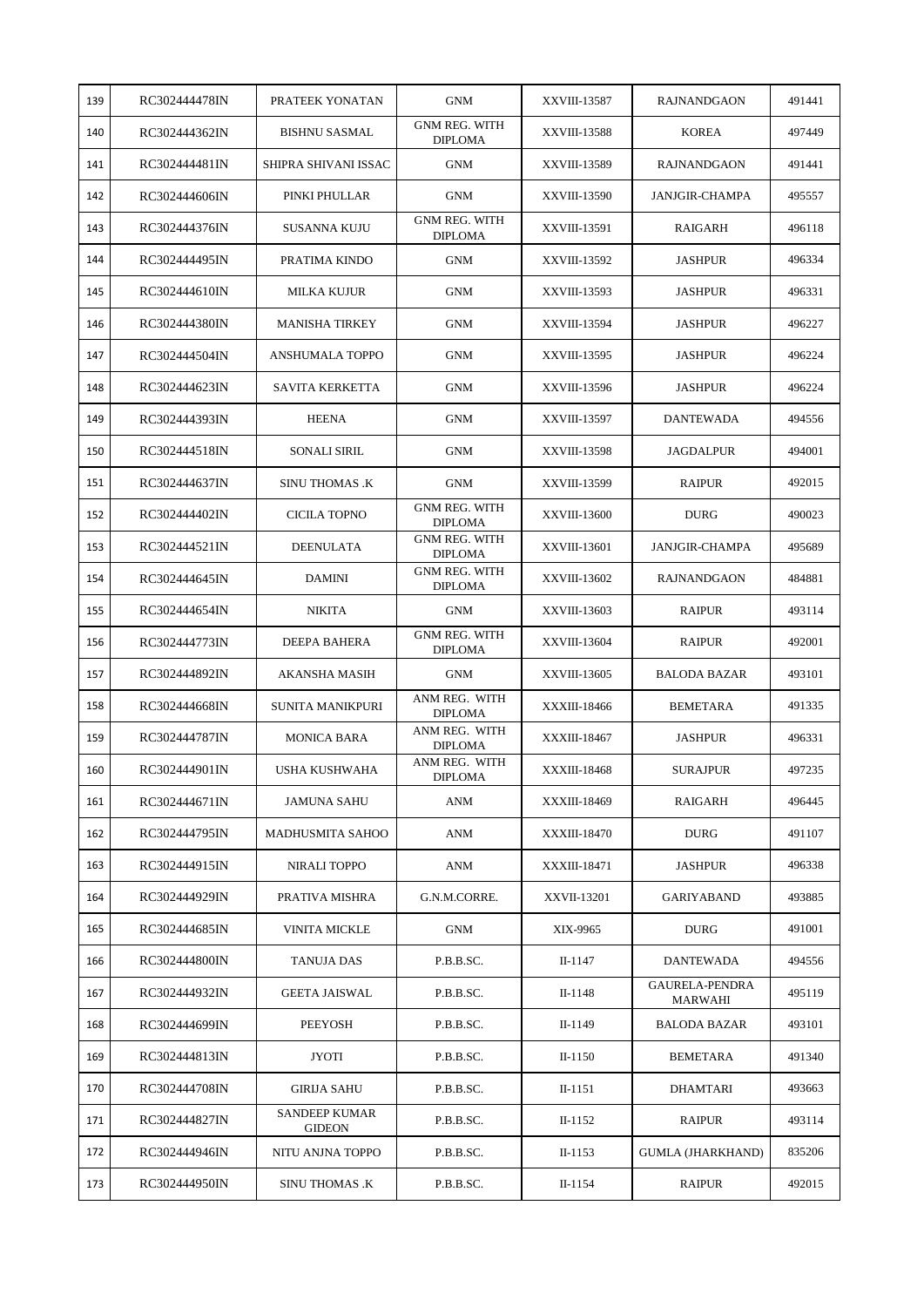| 174 | RC302444711IN | RATNA TIWARI             | P.B.B.SC. | $II-1155$           | AMBIKAPUR                 | 497001 |
|-----|---------------|--------------------------|-----------|---------------------|---------------------------|--------|
| 175 | RC302444835IN | ETISHA KUMAR             | P.B.B.SC. | II-1156             | <b>KORBA</b>              | 495452 |
| 176 | RC302444725IN | ANJANI SAHU              | P.B.B.SC. | $II-1157$           | DHAMTARI                  | 493885 |
| 177 | RC302444844IN | PREETI BALA              | P.B.B.SC. | III-1158            | <b>BALODA BAZAR</b>       | 493195 |
| 178 | RC302444739IN | <b>GIRIJA SAHU</b>       | P.B.B.SC. | $III-1159$          | MAHASAMUND                | 493558 |
| 179 | RC302444963IN | <b>RAJESH KUMAR SAHU</b> | P.B.B.SC. | $III-1160$          | RAIGARH                   | 496445 |
| 180 | RC302444858IN | <b>SUNITA INWATI</b>     | P.B.B.SC. | III-1161            | <b>MAHASAMUND</b>         | 493445 |
| 181 | RC302444977IN | TEJESHWARI               | P.B.B.SC. | $III-1162$          | <b>RAJNANDGAON</b>        | 491881 |
| 182 | RC302444742IN | KHUSHBOO SAHU            | P.B.B.SC. | $III-1163$          | <b>RAIPUR</b>             | 492001 |
| 183 | RC302444861IN | THERESIAMMA JOHN         | P.B.B.SC. | III-1164            | <b>BASTAR</b>             | 494223 |
| 184 | RC302444985IN | <b>NILKANTH SAHU</b>     | P.B.B.SC. | $III-1165$          | DHAMTARI                  | 493773 |
| 185 | RC302444756IN | TIKEHSWARI VERMA         | P.B.B.SC. | $III-1166$          | <b>RAIPUR</b>             | 493111 |
| 186 | RC302444875IN | ANJANA SAHU              | M.SC.(N)  | IX-5811             | <b>KORIYA</b>             | 497331 |
| 187 | RC302444994IN | VIPIN SHARMA             | M.SC.(N)  | VI-3981             | GAURELA-PENDRA<br>MARWAHI | 495119 |
| 188 | RC302444760IN | ANIMA LUGUN              | M.SC.(N)  | $V-3753$            | DEOGHAR(JHARKHND)         | 814142 |
| 189 | RC302444889IN | PANKJ KANWAR             | M.SC.(N)  | VI-4451             | <b>KORBA</b>              | 495677 |
| 190 | RC302445005IN | <b>INDUMATI THAKUR</b>   | M.SC.(N)  | $I-563$             | <b>RAIPUR</b>             | 492013 |
| 191 | RC302445014IN | <b>JHUMI MANDAL</b>      | B.SC.(N)  | XXVI-12476          | <b>SURGUJA</b>            | 497001 |
| 192 | RC302445133IN | <b>BHUVANESHWAR</b>      | B.SC.(N)  | XXXVII-17199        | <b>KORBA</b>              | 495674 |
| 193 | RC302445252IN | KARISHNA KUMAR           | B.SC.(N)  | XXXVII-17200        | <b>DHOLPUR</b>            | 328024 |
| 194 | RC302445266IN | RAJKUMARI                | B.SC.(N)  | <b>XXXVII-17201</b> | <b>JANJGIR-CHAMPA</b>     | 495690 |
| 195 | RC302445270IN | VIJETA KUJUR             | B.SC.(N)  | <b>XXXVII-17202</b> | <b>KORIYA</b>             | 497442 |
| 196 | RC302445283IN | <b>SOLOMON JAMESM</b>    | B.SC.(N)  | XXXVII-17203        | RAIPUR                    | 492099 |
| 197 | RC302445297IN | JAYASHRI JAVALI          | B.SC.(N)  | <b>XXXVII-17204</b> | <b>RAIPUR</b>             | 492099 |
| 198 | RC302445306IN | ASHWIN KISPOTTA          | B.SC.(N)  | <b>XXXVII-17205</b> | <b>JASHPUR</b>            | 496338 |
| 199 | RC302445028IN | RUBEENA KHATUN           | B.SC.(N)  | <b>XXXVII-17206</b> | <b>BILASPUR</b>           | 495004 |
| 200 | RC302445147IN | TAMAN SIDAR              | B.SC.(N)  | <b>XXXVII-17207</b> | <b>JANJGIR-CHAMPA</b>     | 495671 |
| 201 | RC302445031IN | PRATIBHA KISPOTTA        | B.SC.(N)  | <b>XXXVII-17208</b> | <b>JASHPUR</b>            | 496223 |
| 202 | RC302445155IN | <b>SUMAN YADAV</b>       | B.SC.(N)  | <b>XXXVII-17209</b> | <b>KORBA</b>              | 495677 |
| 203 | RC302445045IN | <b>JIVAN KUMAR</b>       | B.SC.(N)  | <b>XXXVII-17210</b> | <b>KANKER</b>             | 494635 |
| 204 | RC302445164IN | <b>TRIPTI</b>            | B.SC.(N)  | XXXVII-17211        | <b>BHILAI</b>             | 490006 |
| 205 | RC302445059IN | CHANDRIKA                | B.SC.(N)  | XXXVII-17212        | <b>TOKAPAL</b>            | 494001 |
| 206 | RC302445178IN | RAMESH KUMAR.            | B.SC.(N)  | XXXVII-17213        | KORBA                     | 495447 |
| 207 | RC302445062IN | AISHWARYA CHANAP         | B.SC.(N)  | XXXVII-17214        | <b>KONDAGON</b>           | 494228 |
| 208 | RC302445181IN | PRIYANKA TIRKEY          | B.SC.(N)  | <b>XXXVII-17215</b> | <b>KORBA</b>              | 495683 |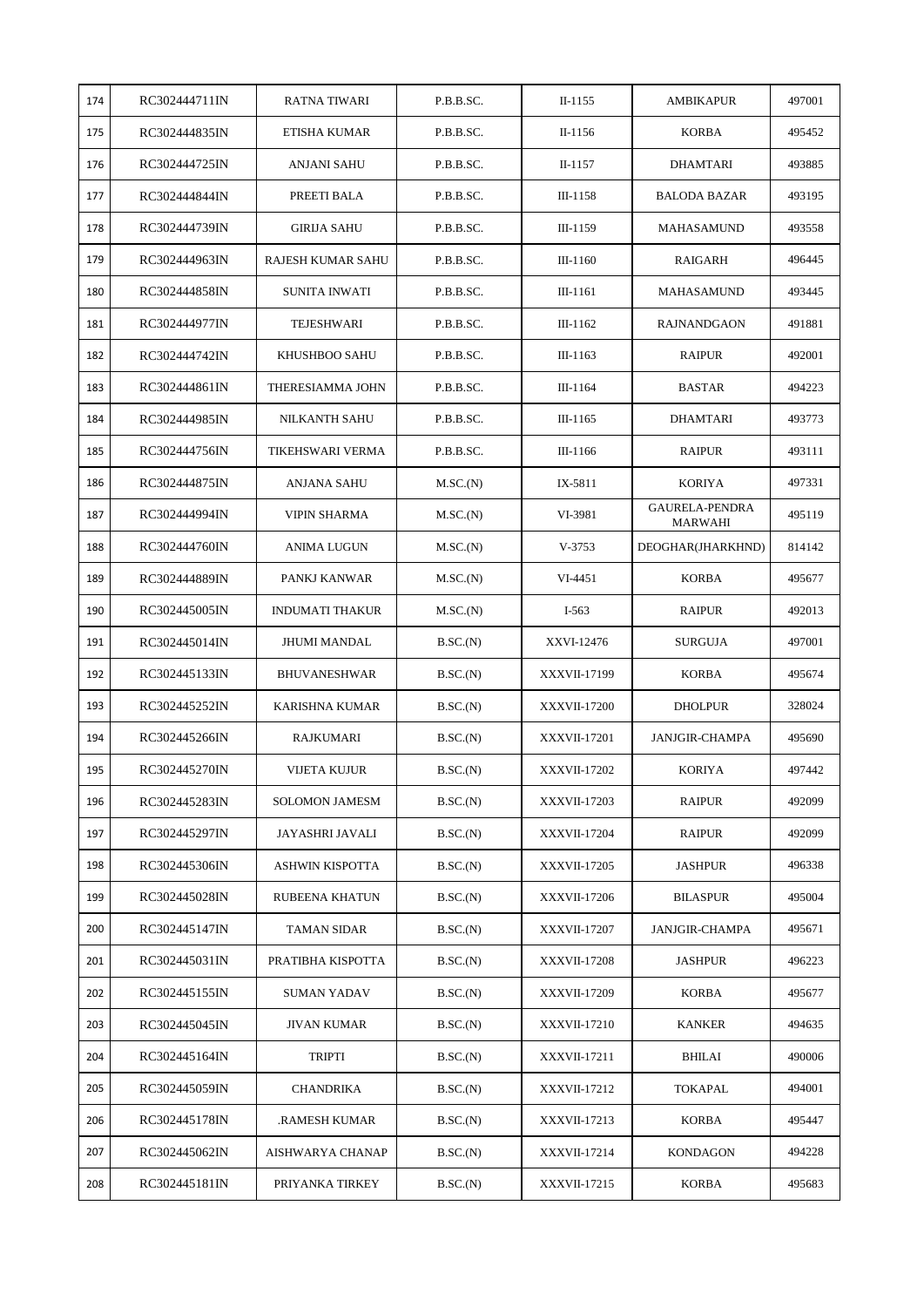| 209 | RC302445310IN | PUSHAPA CHAUHAN                                    | B.SC.(N) | XXXVII-17216                    | RAIGARH               | 496661 |
|-----|---------------|----------------------------------------------------|----------|---------------------------------|-----------------------|--------|
| 210 | RC302445076IN | AKASH SINGH                                        | B.SC.(N) | <b>XXXVII-17218</b>             | <b>JAGDALPUR</b>      | 494001 |
| 211 | RC302445195IN | <b>TEEJAN</b>                                      | B.SC.(N) | XXXVII-17219                    | <b>NAYA RAIPUR</b>    | 493661 |
| 212 | RC302445080IN | ANJALI                                             | B.SC.(N) | <b>XXXVII-17220</b>             | WEST DELHI            | 110089 |
| 213 | RC302445204IN | <b>COLLEGE OF NURSING</b><br>A. I .I .M. S. RAIPUR | B.SC.(N) | XXXVII-17221 TO<br>XXXVII-17278 | <b>RAIPUR</b>         | 492099 |
| 214 | RC302445323IN | <b>MANISHA</b>                                     | B.SC.(N) | <b>XXXVII-17277</b>             | <b>KONDAGON</b>       | 494226 |
| 215 | RC302445093IN | TANUJA BAGHEL                                      | B.SC.(N) | <b>XXXVII-17279</b>             | <b>KANKER</b>         | 494665 |
| 216 | RC302445218IN | JAYA MAYANK                                        | B.SC.(N) | <b>XXXVII-17280</b>             | <b>JASHPUR</b>        | 496245 |
| 217 | RC302445337IN | LATA                                               | B.SC.(N) | <b>XXXVII-17281</b>             | <b>RAIPUR</b>         | 492015 |
| 218 | RC302445102IN | <b>NAMITA PATNAIK</b>                              | B.SC.(N) | <b>XXXVII-17282</b>             | RAIGARH               | 496107 |
| 219 | RC302445221IN | <b>GEETA MARKAM</b>                                | B.SC.(N) | <b>XXXVII-17283</b>             | <b>KONDAGON</b>       | 494347 |
| 220 | RC302445345IN | <b>POOJA</b>                                       | B.SC.(N) | <b>XXXVII-17284</b>             | <b>RAIPUR</b>         | 492001 |
| 221 | RC302445116IN | <b>ASEEMA MINJ</b>                                 | B.SC.(N) | <b>XXXVII-17285</b>             | <b>JASHPUR</b>        | 496338 |
| 222 | RC302445235IN | PALLAPOTHULLA<br><b>BINDU</b>                      | B.SC.(N) | <b>XXXVII-17286</b>             | <b>DURG</b>           | 490042 |
| 223 | RC302445354IN | N MANOJ KUMAR<br><b>REDDY F</b>                    | B.SC.(N) | XXXVII-17287                    | <b>DURG</b>           | 490042 |
| 224 | RC302445120IN | <b>SUNITA MASIH</b>                                | B.SC.(N) | <b>XXXVII-17288</b>             | <b>BASTAR</b>         | 494001 |
| 225 | RC302445249IN | <b>RANU YADAV</b>                                  | B.SC.(N) | XXXVII-17289                    | <b>RAJNANDGAON</b>    | 491441 |
| 226 | RC302445368IN | <b>SHIVANI SINGH</b><br><b>RAJPOOT</b>             | B.SC.(N) | <b>XXXVII-17290</b>             | <b>SHAHDOL</b>        | 484001 |
| 227 | RC302454135IN | SHANTI MURIYA                                      | B.SC.(N) | XXXVII-17292                    | <b>BASTAR</b>         | 494442 |
| 228 | RC302454254IN | NANCY KUJUR                                        | B.SC.(N) | XXXVII-17293                    | <b>KORBA</b>          | 495450 |
| 229 | RC302454268IN | SARASWATI                                          | B.SC.(N) | <b>XXXVII-17294</b>             | RAIGARH               | 496661 |
| 230 | RC302454020IN | <b>SUMANTRA PRATAP</b>                             | B.SC.(N) | XXXVII-17295                    | <b>SURAJPUR</b>       | 497235 |
| 231 | RC302454149IN | KALYANI                                            | B.SC.(N) | XXXVII-17296                    | <b>JANJGIR-CHAMPA</b> | 495559 |
| 232 | RC302454033IN | <b>VINITA</b>                                      | B.SC.(N) | XXXVII-17297                    | <b>DHAMTARI</b>       | 493770 |
| 233 | RC302454152IN | MEENAKSHI                                          | B.SC.(N) | <b>XXXVII-17298</b>             | <b>BALOD</b>          | 491226 |
| 234 | RC302454271IN | KUMUDANI SAHU                                      | B.SC.(N) | XXXVII-17299                    | <b>DURG</b>           | 490024 |
| 235 | RC302454047IN | SANGEETA KOSARE                                    | B.SC.(N) | <b>XXXVII-17300</b>             | <b>KONDAGON</b>       | 494226 |
| 236 | RC302454166IN | <b>RESHMA</b>                                      | B.SC.(N) | <b>XXXVII-17301</b>             | <b>DHAMTARI</b>       | 493663 |
| 237 | RC302454285IN | NITIN KUMAR                                        | B.SC.(N) | <b>XXXVII-17302</b>             | <b>BALOD</b>          | 491221 |
| 238 | RC302454299IN | PRIYANKA TOPPO                                     | B.SC.(N) | XXXVII-17303                    | <b>SURGUJA</b>        | 497001 |
| 239 | RC302454055IN | <b>SWETA TOPPO</b>                                 | B.SC.(N) | <b>XXXVII-17304</b>             | <b>SURGUJA</b>        | 497001 |
| 240 | RC302454170IN | KIRAN LATA                                         | B.SC.(N) | <b>XXXVII-17305</b>             | <b>SURAJPUR</b>       | 497226 |
| 241 | RC302454183IN | SADHNA TIRKEY                                      | B.SC.(N) | <b>XXXVII-17306</b>             | JASHPUR               | 496242 |
| 242 | RC302454064IN | <b>SOHAN</b>                                       | B.SC.(N) | XXXVII-17307                    | <b>BALODA BAZAR</b>   | 493118 |
| 243 | RC302454308IN | <b>POOJA</b>                                       | B.SC.(N) | XXXVII-17308                    | <b>KORIYA</b>         | 497773 |